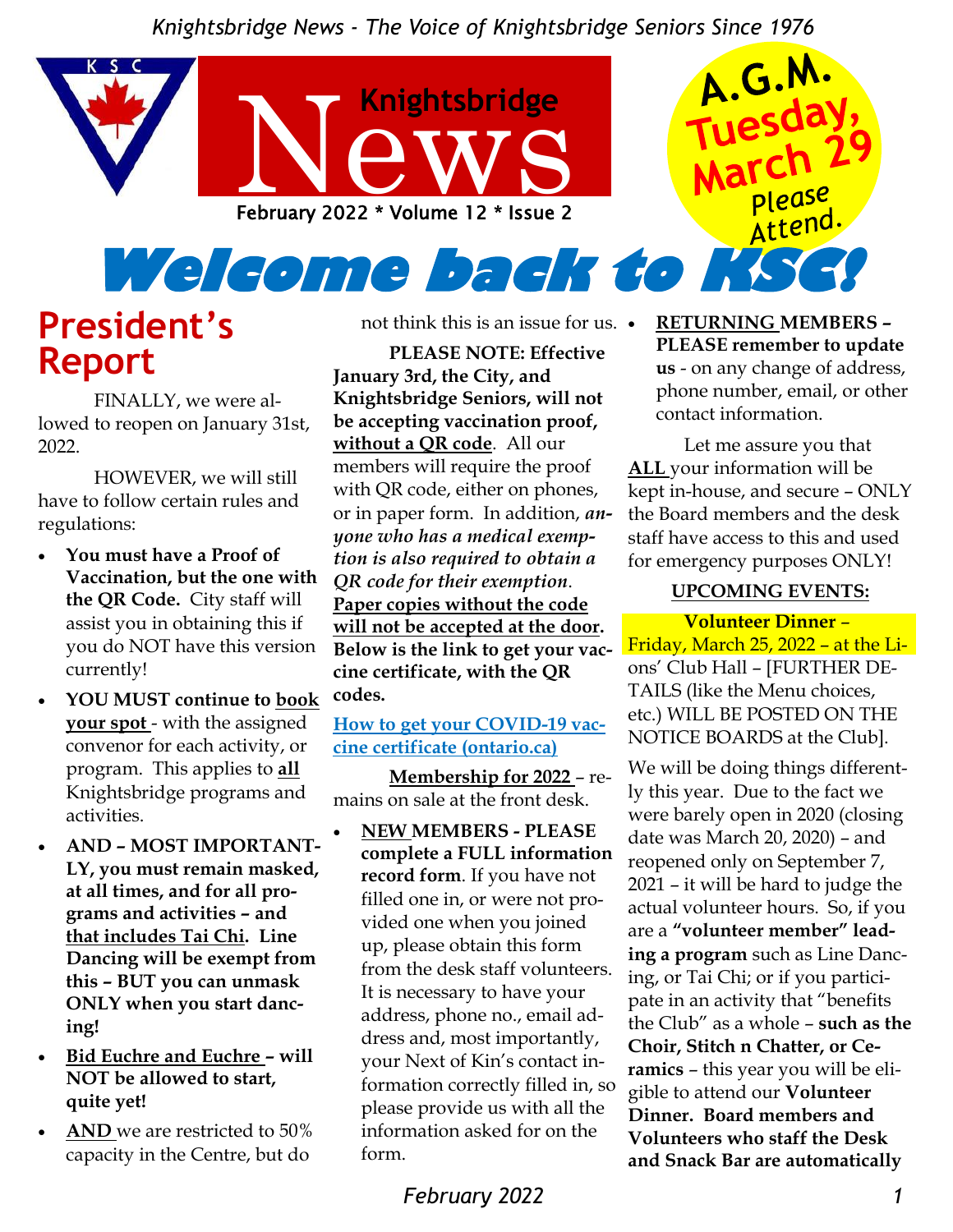**eligible.** SO, IF YOU ARE UN-SURE if you qualify, please check with me, or one of the Board members – or your Program Convenor.

I will **not be providing 'individual' invitations** to all of you – so please confirm your attendance (or non-attendance) at the Front Desk when you are at the Club. There will be a list of names at the desk to confirm whether you are eligible.

#### **Annual General Meeting** – Tuesday, March 29, 2022

Flyers, and details will be posted very shortly. **PLEASE make note of the date and time.** We do still **need a quorum, on the day of the AGM**, for this to happen, particularly this year with all its 'difficulties'.

**KINDLY NOTE:** Our Financials normally need to be approved and confirmed by an Auditor – BUT this year, because of the break in our activities – we have decided not to have the Financials for 2020 & 2021 **audited**, just because we were **not active**  for most of that time. **However,**  we are providing you with a copy of the financials – for the end of 2020 and end of 2021, as they currently stand. Our Treasurer, Pat Malcolm, has done a tremendous job on this information – and we

#### Knightsbridge Seniors Centre

1A Knightsbridge Road, Brampton, Ontario L6T 4B7 Phone: 905-792-7422 Fax: 905-458-4891 knightsbridgeseniors@gmail.com www.knightsbridgeseniors.com

Ŧ

Visit us on Facebook

will go back to normal (or so we hope) at the end of 2022, for the 2023 AGM.

If you have any questions or would like to be nominated for one of the "Open" positions on the Board - please talk to one of the Board members about details. Proxy forms will also be available at the desk in case you are unable to attend due to illness, a specialist's appointment, or a trip, or vacation that was previously booked. Kindly obtain one of these forms to ensure that your opinion, or vote is cast at the AGM.

Welcome back – stay safe and strong everyone – it is a different time, but we will get through it together – and with your cooperation, and support!

### **Wanda Menge, President, KSC Vice-President's Report**

Hello everyone, hope you all got through that snowstorm (January 17th), haven't seen that much in a long time. Remember if you can't get out some of the grocery stores deliver for a small charge. Check in on your neighbors if you know they are alone and if any of you need to chat, please call me 905-454-4052 I am

here to help and listen. Hope to see you all soon stay safe, healthy, and warm. **Best Wishes, Your Vice Peggy Healy Director's Reports**

Hi everyone. Well February is upon us, and we are hoping we are back to our programs with the club open for good this time. Please call to book your spot for your program of choice and make sure you show up. With lower numbers allowed for programs if you don't come out, we would like someone else to have a chance to participate. Hope to see you all soon and please stay healthy.

**Nancy Van Tassel, Director** 

**If you have to wear both mask and glasses, you may be entitled to condensation.**

**Before the crowbar was invented crows had to drink at home.** 

#### **Executive**

President………..Wanda Menge Vice President…….Peggy Healy Secretary……….Sophia Baranik Treasurer………….Pat Malcolm **Directors** Donna Chard Nancy Van Tassel Marguerite Friday

*Knightsbridge News is published monthly for KSC members and guests. All news items will be considered for inclusion and must be received by the 20th of the month prior to edition.* 

News Editor: Scott Smith Email: admanej@bell.net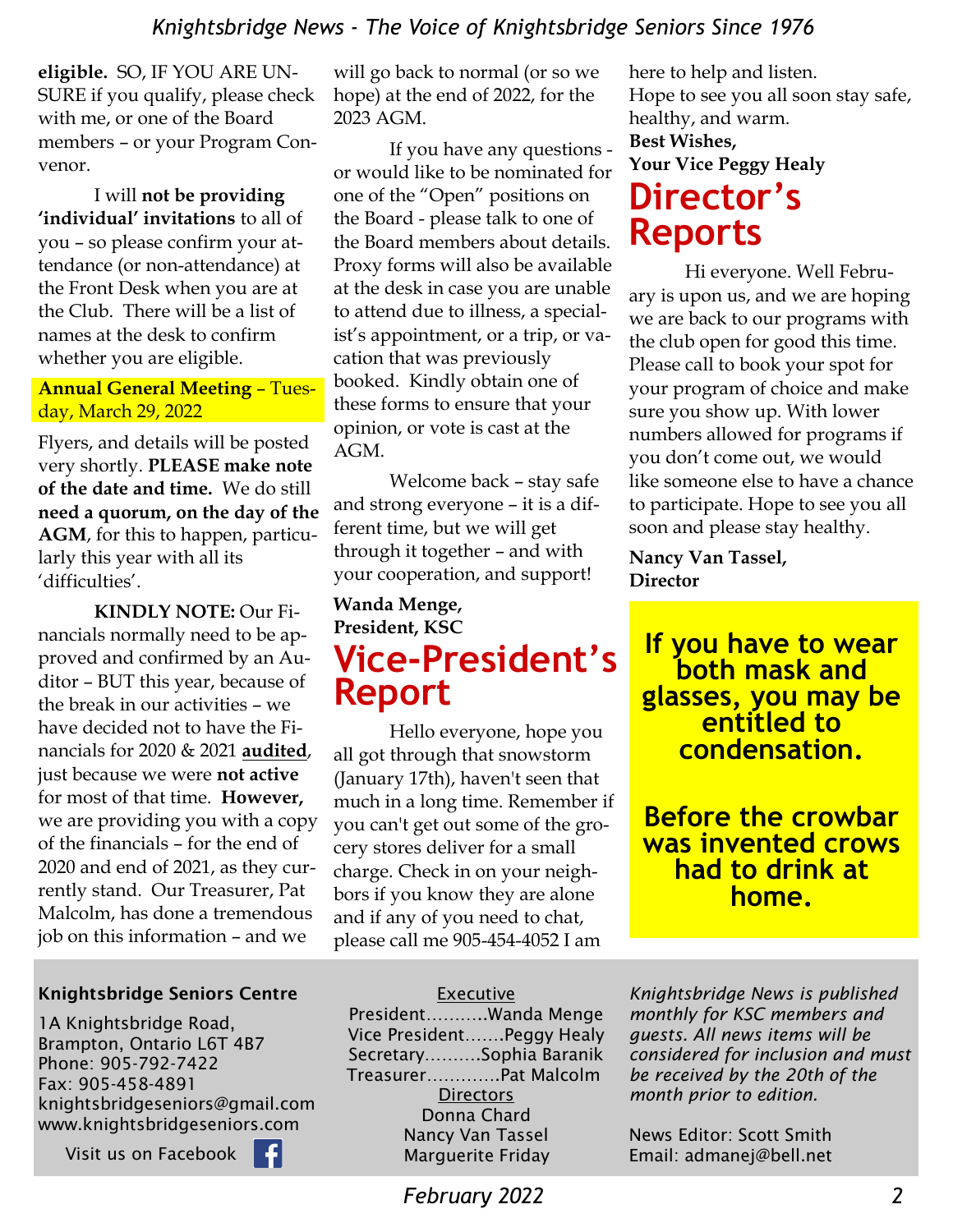**Please plan on attending the Knightsbridge Seniors Club** 

# **ANNUAL GENERAL MEETING TUESDAY, MARCH 29, 2022 at 1:30 p.m.**

**in the Knightsbridge Community Centre Auditorium.**

**Your 2022 membership cards will be requested at the door.**

**Nominations for 2022 are NOW being accepted for the following positions on the Board of Directors of the Knightsbridge Seniors Club:**

Vice-President (Two-Year Term) Secretary (Two-Year Term) Director I (Two-Year Term) Director II (Two-Year Term) Director IV (ONE-YEAR Term)

**As per By-Law 2-E-3:**

**Nominations shall be taken thirty (30) days prior to the Annual General Meeting – to be held on: Tuesday, March 29, 2022; and shall close seven (7) days prior to the AGM – on Tuesday, March 21, 2022.**

**NOMINATION FORMS AVAILABLE AT FRONT DESK.**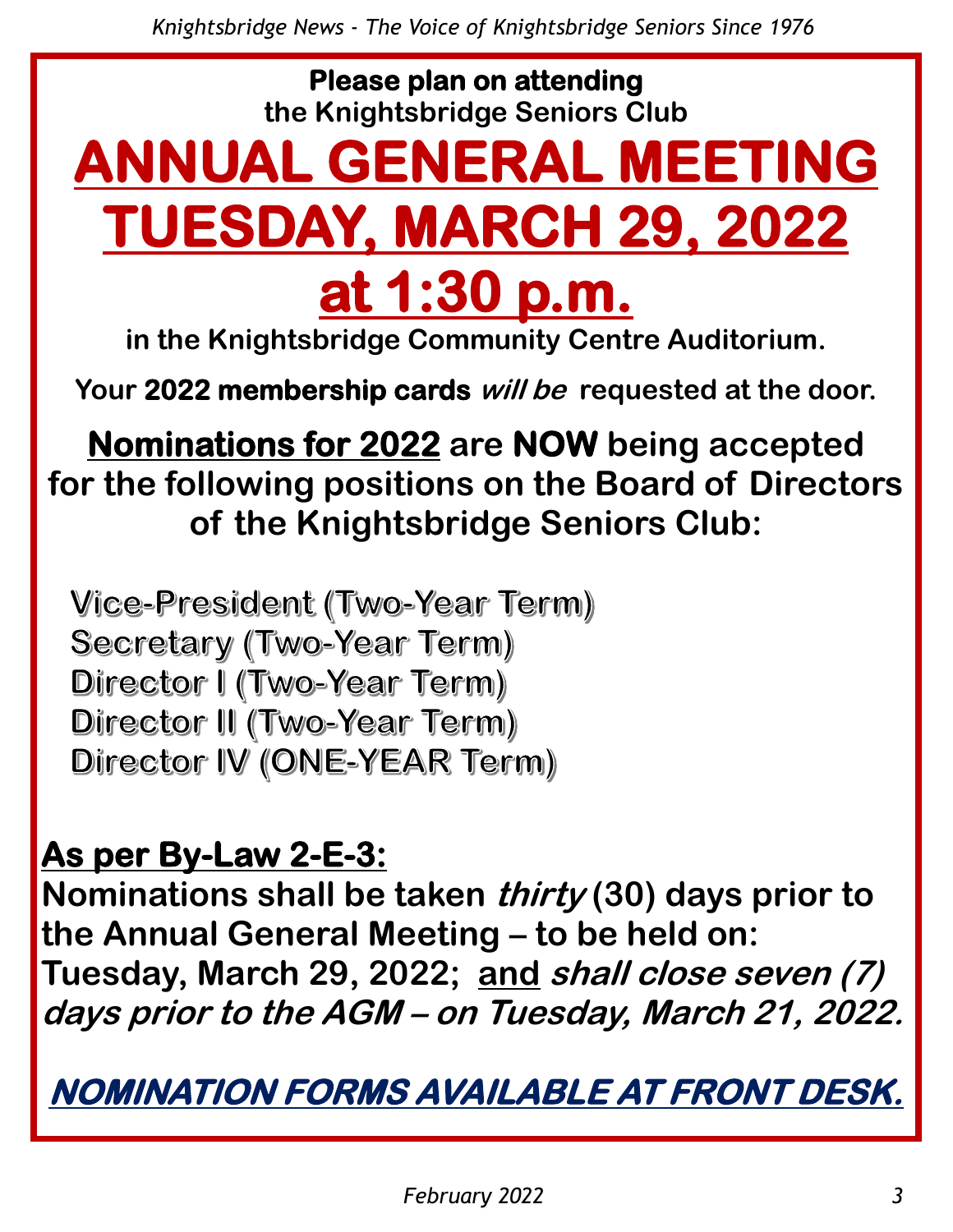# WE LOV **OUR VOLUNTEERS**

Folks – we need you to come out, participate and enjoy the programs and activities that we run on a weekly basis. Most of them are doing well, as far as the number of members who are coming out to participate. BUT there are a couple of activities that are not doing so well:

- CARPET BOWLING
- SHUFFLEBOARD/ KURLING
- OUR CHOIR
- **FRONT DESK**
- **SNACK BAR**

The Snack Bar is only serving pre-packaged goods, and drinks now, but eventually we hope to get back to normal service. We do need folks to man the counter during the week.

MOST of these volunteer jobs may only be one day a week, for a couple of hours of your time – and would help your Club out immensely!

# *KEEPING YOU SAFER AT KNIGHTSBRIDGE SENIORS*



We have purchased a: *Medify MA-40 Air Purifier with H13 True HEPA Filter* 

*| 840 sq ft Coverage | for Smoke, Smokers, Dust, Odors, Pollen, Pet Dander.* 

*To be used for your safety, and comfort, while participating in any activity within our Auditorium.*

About this item:

- MAXIMUM COVERAGE: Cleans large spaces up to 1,600 sq ft in one hour, 840 sq ft in 30 minutes (CADR 380). Ideal for homes, apartments, bedrooms, living rooms, offices, schools, universities, classrooms, hospitals, restaurants, and other businesses.
- HEPA H13 FILTRATION: Trusted to remove 99.9% of harmful particles including odors, VOCs, smoke, pollen, pet dander, dust, smog, contaminants, and more down to 0.1 microns in size. Captures finer particles than HEPA H11 (0.3 microns).
- ULTRA QUIET: Choose from 3 fan speeds, with the lowest setting operating virtually silent. Runs at 110 Volts at a min noise level of 46dB and max of 66dB. For the most discreet operation, enable sleep mode to completely dim the unit's panel lights.

**KSC MEMBERS, PLEASE NOTE:** this equipment will be used ONLY while Knightsbridge programs and activities are running. They will not be available to the City, any other organizations, or clubs when they are using, or renting the Auditorium.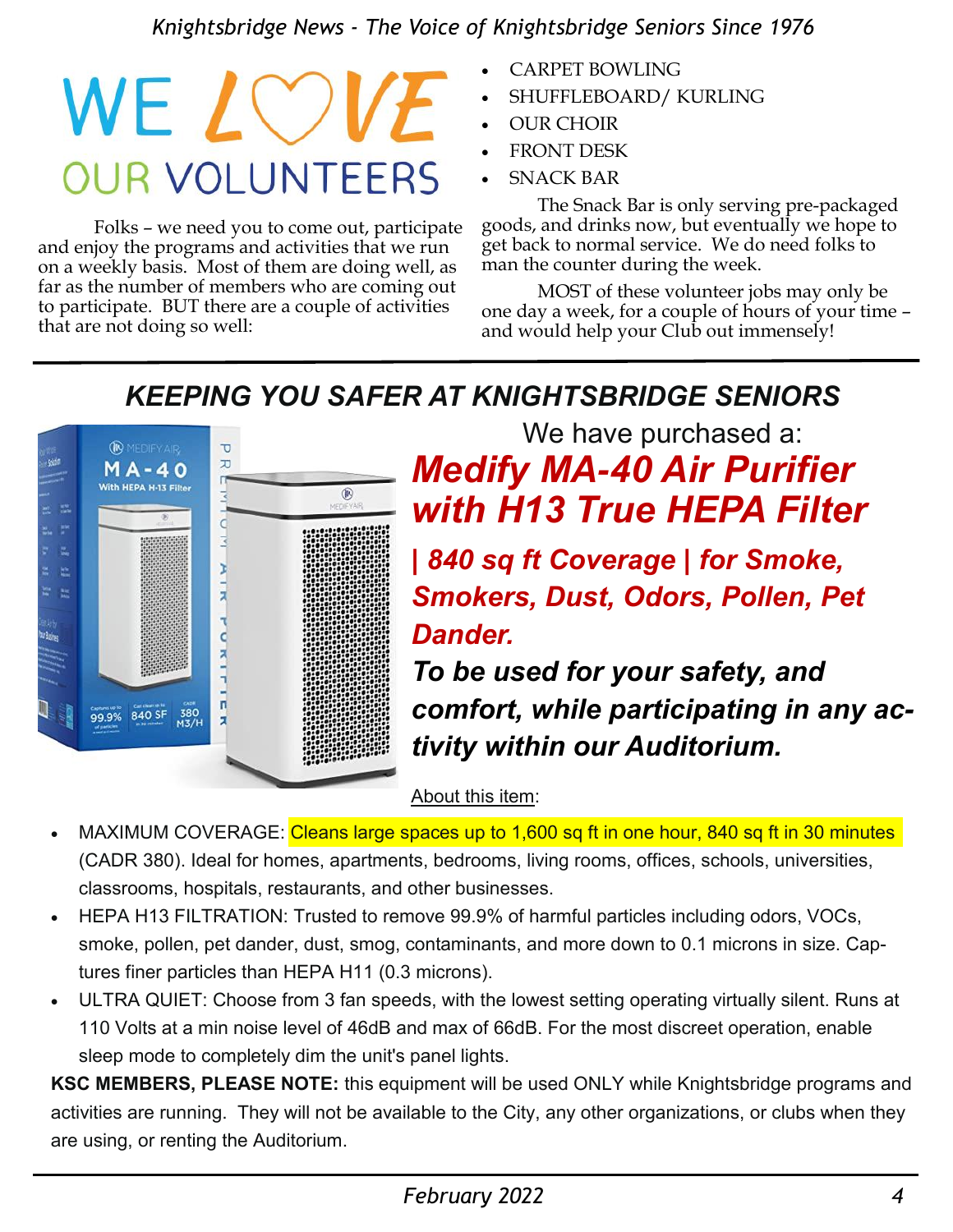# **Programs, Information, Days & Times**

## *PLEASE REMEMBER TO BOOK YOUR "SPOT" EVERY WEEK, UNTIL ADVISED OTHERWISE***!**

**STITCH N CHATTER** (Meeting Room) Terry Dempster 647-274-7910 MONDAYS: 10-12 Noon; TUESDAYS: 1-3:00 pm

## LINE DANCING

MONDAYS: (Auditorium) 2:00-4:00 p.m. Call Sue Melito 905-230-7145 FRIDAYS: (Auditorium) 7:00-9:00 p.m. Call Wanda Menge 289-544-7998

CARPET BOWLING (Auditorium) Tuesdays: 9:00–10:30 a.m. Nancy Van Tassel 647-226-4192

**TABLE TENNIS** (Meeting/Dart Room) Wanda Menge 289-544-7998 Tuesdays & Thursdays: 9-10:30 a.m.

CHOIR (Auditorium) Marguerite Friday 905-452-9789 TUESDAYS: 1:30-4:00 p.m.

**BINGO PREP** 1:30-1:55 p.m. Purchase your card kits, tickets, etc. Wednesdays - in the Auditorium Wednesdays: 2:00-4:00 p.m. PLAY Bingo BOOK your slot EVERY WEEK with: Donna Chard 647-216-6161

**BOOK CLUB** Last Thursday of the month (Craft Room) 9:30-11:30 p.m. Call Susan Fell for details 416-409-0315

# SHUFFLEBOARD/KURLING

(Auditorium) Marguerite Friday 905-452-9789 Thursdays: 9:00-10:30 a.m.

TAI CHI (Auditorium) Marceline Liptak 905-793-1537 Thursdays: 11:00 a.m.-1:00 p.m.

Bid Euchre (Auditorium) Wanda Menge 289-544-7998 Thursdays: 1:30-4:00 p.m.

**CERAMICS** (Craft Room) Sandra Holovy 905-791-1693 Fridays: 9:00-11:30 a.m.

**Euchre** (Auditorium) Nancy Van Tassel 647-226-4192 Fridays: 1:00-3:30 p.m.

Café / Snack Bar Opening - infrequent opening times! – Please check at the front desk,

**HAIR SALON** (Craft Room) Delayed – to be discussed

 *February 2022 5*